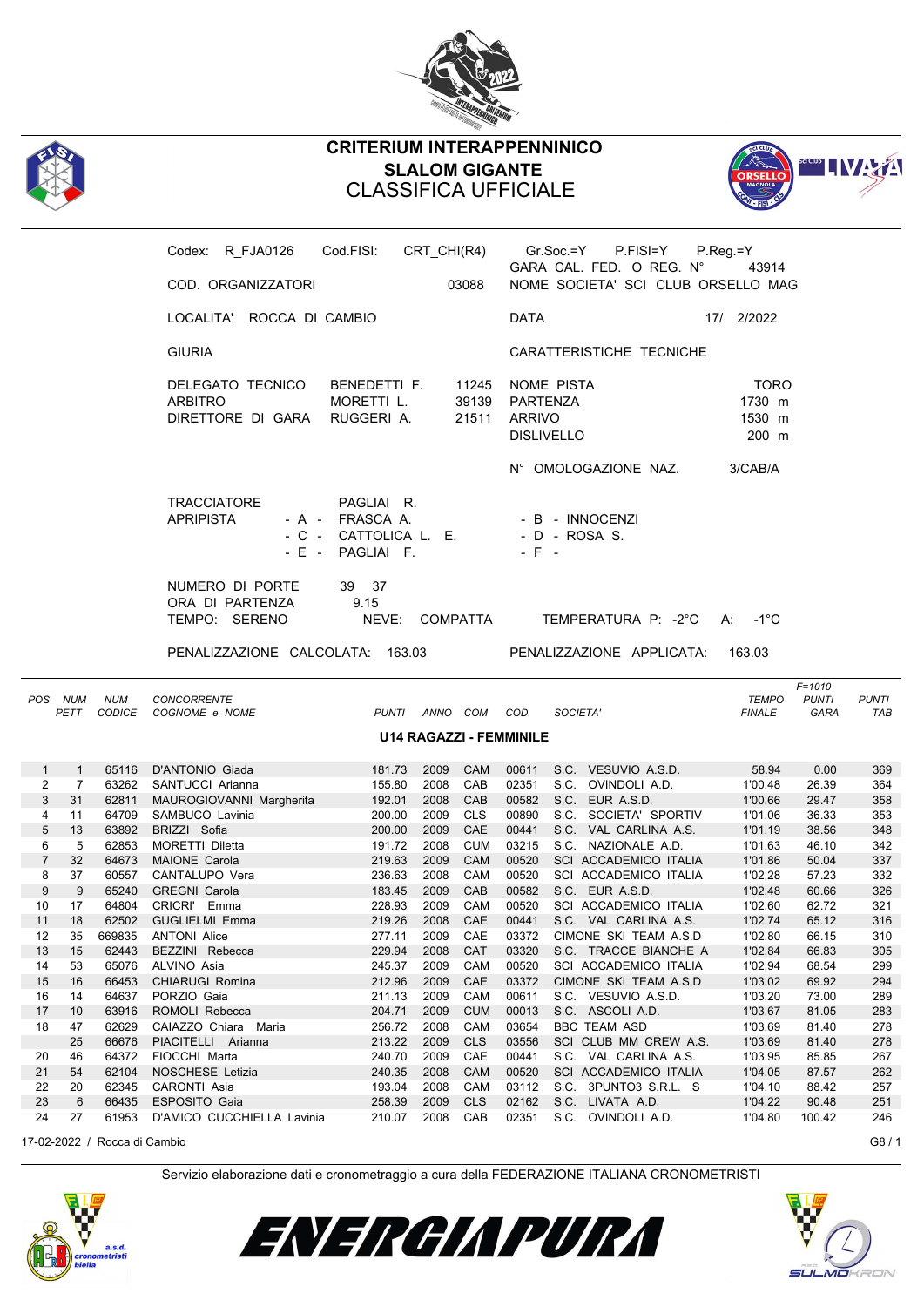

|            |                |               |                          |              |             |              |                |                                         |               | $F = 1010$   |              |
|------------|----------------|---------------|--------------------------|--------------|-------------|--------------|----------------|-----------------------------------------|---------------|--------------|--------------|
| <b>POS</b> | NUM            | <b>NUM</b>    | <b>CONCORRENTE</b>       |              |             |              |                |                                         | <b>TEMPO</b>  | <b>PUNTI</b> | <b>PUNTI</b> |
|            | PETT           | <b>CODICE</b> | COGNOME e NOME           | <b>PUNTI</b> | <b>ANNO</b> | <b>COM</b>   | COD.           | SOCIETA'                                | <b>FINALE</b> | GARA         | TAB          |
|            |                |               |                          |              |             |              |                |                                         |               |              |              |
| 25         | 26             | 65273         | NOVELLI Angelica         | 219.90       | 2009        | <b>CUM</b>   | 00408          | S.C. SPOLETO A.D.                       | 1'04.98       | 103.50       | 241          |
| 26         | 29             | 66522         | CAPISCIOTTI Martina      | 225.66       | 2009        | CAB          | 03252          | A.S.D. OVINDOLI EXTRE                   | 1'05.10       | 105.56       | 235          |
| 27         | 33             | 662028        | <b>CARLI Domitilla</b>   | 202.51       | 2009        | <b>CUM</b>   | 00408          | S.C. SPOLETO A.D.                       | 1'05.18       | 106.93       | 230          |
| 28         | 28             | 66760         | SANTORO Caterina         | 238.65       | 2009        | <b>CAT</b>   | 00248          | S.C. AMIATA A.S.D.                      | 1'05.26       | 108.30       | 225          |
| 29         | 30             | 65798         | SARRA Michela            | 279.63       | 2009        | <b>CLS</b>   | 03088          | SCI CLUB ORSELLO MAGN                   | 1'05.27       | 108.47       | 219          |
| 30         | 49             | 60699         | LIMAURO Chiara           | 248.49       | 2008        | CAM          | 00611          | S.C. VESUVIO A.S.D.                     | 1'05.47       | 111.90       | 214          |
| 31         | 42             | 62750         | <b>BIANCHI Alice</b>     | 275.17       | 2008        | CAE          | 00746          | S.C. CERRETO LAGO COL                   | 1'05.48       | 112.07       | 209          |
| 32         | 61             | 666214        | <b>CENTIOLI Beatrice</b> | 203.97       | 2009        | CAB          | 03405          | SKI TEAM LE ROCCHE A.                   | 1'05.52       | 112.76       | 203          |
|            | $\overline{2}$ | 65733         | <b>ASTENGO Ginevra</b>   | 286.31       | 2009        | LI           | 03367          | SKI CLUB SAVONA A.S.D                   | 1'05.52       | 112.76       | 203          |
| 34         | 44             | 63920         | <b>BRACCINI Giulia</b>   | 230.37       | 2009        | CAE          | 03372          | CIMONE SKI TEAM A.S.D                   | 1'05.90       | 119.27       | 193          |
| 35         | 19             | 66256         | PULEO Matilde            | 345.06       | 2009        | LI.          | 02783          | SPORTING ALPI MARITTI                   | 1'06.43       | 128.35       | 187          |
| 36         | 63             | 61875         | MARCANGELI Sofia         | 266.97       | 2008        | CAB          | 02605          | CARSOLI SCI CLUB A.D.                   | 1'06.47       | 129.03       | 182          |
| 37         | 12             | 66699         | PETRINI Vivian           | 225.99       | 2009        | LI           | 03390          | SANGIACOMO CARDINI SK                   | 1'06.52       | 129.89       | 176          |
| 38         | 43             | 61941         | MARTINENGO Carolina      | 332.73       | 2008        | LI.          | 02783          | SPORTING ALPI MARITTI                   | 1'06.65       | 132.12       | 171          |
| 39         | 60             | 65077         | ABIOSI Mariavittoria     | 301.25       | 2009        | CAM          | 00087          | S.C. NAPOLI A.D.                        | 1'06.72       | 133.32       | 166          |
| 40         | 22             | 60201         | <b>INNOCENZI Ilaria</b>  | 256.19       | 2008        | <b>CLS</b>   | 03088          | SCI CLUB ORSELLO MAGN                   | 1'06.77       | 134.18       | 160          |
| 41         | 56             | 66304         | PRANDINI Sara            | 254.80       | 2009        | CAE          | 03372          | CIMONE SKI TEAM A.S.D                   | 1'06.84       | 135.37       | 155          |
| 42         | 40             | 63246         | <b>FASCETTI Sveva</b>    | 277.62       | 2008        | CAT          | 03038          | S.C. SOTTOZERO A.D.                     | 1'06.95       | 137.26       | 150          |
| 43         | 71             | 64859         | SPAGNUOLO Martina        | 281.75       | 2009        | CAM          | 03330          | SCI CLUB AREMOGNA A.D                   | 1'06.99       | 137.95       | 144          |
| 44         | 39             | 658606        | PITTORI Giuliana         | 224.58       | 2008        | CAB          | 02351          | S.C. OVINDOLI A.D.                      | 1'07.35       | 144.11       | 139          |
|            | 34             | 61119         | CAPOBIANCO Rachele       | 281.00       | 2008        | <b>CLS</b>   | 02162          | S.C. LIVATA A.D.                        | 1'07.35       | 144.11       | 139          |
| 46         | 45             | 664166        | FRACASSI Gaia Elena      | 296.60       | 2008        | <b>CLS</b>   | 03088          | SCI CLUB ORSELLO MAGN                   | 1'07.48       | 146.34       | 128          |
| 47         | 41             | 65194         | SAINO Giorgia            | 296.95       | 2009        | $\mathsf{L}$ | 03182          | SCI & SNOW CLUB CEVA                    | 1'07.57       | 147.88       | 123          |
| 48         | 74             | 63241         | COSTANTINI Maria Elisa   | 287.41       | 2008        | CAM          | 00611          | S.C. VESUVIO A.S.D.                     | 1'07.63       | 148.91       | 118          |
| 49         | 72             | 63067         | PRANZINI Livia           | 266.40       | 2008        | CAE          | 00967          | A.S.D. SCI CLUB SCHIA                   | 1'07.79       | 151.65       | 112          |
| 50         | 59             | 61313         | <b>SETTE Ludovica</b>    | 287.41       | 2008        | CAM          | 03549          | SC 3000 SKI RACE A.D.                   | 1'08.22       | 159.02       | 107          |
| 51         | 69             | 66374         |                          | 322.78       | 2009        | CAE          | 00033          | S.C. SESTOLA A.S.D.                     | 1'08.23       | 159.19       |              |
| 52         | 64             | 64684         | SILVAGNI Caterina        |              |             | CAB          |                |                                         |               |              | 102          |
|            | 23             | 65732         | <b>CICONTE Giulia</b>    | 284.82       | 2009        |              | 00582<br>03367 | S.C. EUR A.S.D.                         | 1'08.37       | 161.59       | 96           |
|            |                |               | <b>ASTENGO Cecilia</b>   | 250.97       | 2009        | LI.          |                | SKI CLUB SAVONA A.S.D                   | 1'08.37       | 161.59       | 96           |
| 54         | 55             | 61423         | CALABRO' Carlotta        | 289.70       | 2008        | <b>CLS</b>   | 03088          | SCI CLUB ORSELLO MAGN                   | 1'08.44       | 162.79       | 86           |
| 55         | 67             | 661397        | DI GIORGIO Laila         | 224.58       | 2008        | CAB          | 00582          | S.C. EUR A.S.D.                         | 1'08.57       | 165.02       | 80           |
| 56         | 75             | 62062         | <b>LUONGO Beatrice</b>   | 224.58       | 2008        | CAB          | 03405          | SKI TEAM LE ROCCHE A.                   | 1'08.84       | 169.65       | 75           |
| 57         | 50             | 65134         | LEONARDI Giorgia         | 318.94       | 2009        | LI           | 03182          | SCI & SNOW CLUB CEVA                    | 1'08.96       | 171.70       | 70           |
| 58         | 38             | 63894         | BESSI Penelope Luisa     | 280.37       | 2009        | CAT          | 01434          | S.C. LANCIOTTO A.S.D.                   | 1'09.16       | 175.13       | 64           |
| 59         | 52             | 66480         | <b>BERGONZI Amelia</b>   | 291.34       | 2009        | CAE          | 00967          | A.S.D. SCI CLUB SCHIA                   | 1'09.74       | 185.07       | 59           |
| 60         | 58             | 64945         | MINELLI Chiara           | 208.54       | 2009        | CAB          | 02351          | S.C. OVINDOLI A.D.                      | 1'10.02       | 189.87       | 53           |
| 61         | 36             | 668747        | RUSSO Lucrezia           | 332.73       | 2008        | LI.          | 03182          | SCI & SNOW CLUB CEVA                    | 1'10.88       | 204.60       | 48           |
| 62         | 70             | 66831         | <b>CUOGHI Bianca</b>     | 321.78       | 2009        | CAE          | 00033          | S.C. SESTOLA A.S.D.                     | 1'11.32       | 212.14       | 43           |
| 63         | 66             | 683874        | FOGLIETTA Claudia        | 367.72       | 2008        | <b>CLS</b>   | 00132          | S.C. TERMINILLO A.D.                    | 1'11.35       | 212.66       | 37           |
| 64         | 73             | 669187        | TRIGLIA Caterina         | 328.43       | 2009        | CAB          | 00582          | S.C. EUR A.S.D.                         | 1'11.43       | 214.03       | 32           |
| 65         | 48             | 66166         | PINTO Vittoria           | 360.39       | 2009        | <b>CLS</b>   | 03088          | SCI CLUB ORSELLO MAGN                   | 1'12.14       | 226.20       | 27           |
| 66         | 57             | 63567         | MIGONE Cecilia<br>Maria  | 308.41       | 2008        | П            | 03182          | SCI & SNOW CLUB CEVA                    | 1'12.34       | 229.62       | 21           |
| 67         | 68             | 65589         | <b>BUSSOLI Alessia</b>   | 361.89       | 2009        | CAE          | 03372          | CIMONE SKI TEAM A.S.D                   | 1'13.19       | 244.19       | 16           |
| 68         |                | 8 105904      | DI MARCO Elena           |              | 2008        | <b>SIC</b>   |                | 01758 A.S.D. S.C. ETNA                  | 1'21.49       | 386.42       | 11           |
| 69         | 62             | 680546        | LEOPARDO Matilde         |              | 2008        | <b>CLS</b>   |                | 03088 SCI CLUB ORSELLO MAGN             | 1'21.79       | 391.56       | 5            |
|            |                |               |                          |              |             |              |                |                                         |               |              |              |
| ISCRITTI   |                | .             | 75                       |              |             |              |                |                                         |               |              |              |
|            | NON PARTITI    | $\sim$        | 0                        |              |             |              |                |                                         |               |              |              |
|            |                | NON ARRIVATI  | 2                        |              |             |              |                |                                         |               |              |              |
|            | 21             | 62803         | FRANCESCONI Giorgia      | 239.35       | 2008        | CAT          |                | 03368 TEAM TOP SKI A.S.D.               |               |              |              |
|            | 51             | 65680         | GEMMA Diletta            | 305.78       | 2009        | <b>CLS</b>   |                | 03556 SCI CLUB MM CREW A.S.             |               |              |              |
|            |                | SQUALIFICATI  | 4                        |              |             |              |                |                                         |               |              |              |
|            |                |               |                          |              |             |              |                |                                         |               |              |              |
|            | 3              | 66151         | CIUFFARDI Adele          | 221.62       | 2009        | CAE          |                | 00746 S.C. CERRETO LAGO COL PORTA N. 36 |               |              |              |
|            | 4              | 63016         | DEL TAGLIA Matilde       | 175.54       | 2008        | CAT          |                | 00025 S.C. ABETONE A.S.D.               | PORTA N. 35   |              |              |
|            | 24             | 65607         | CANALA Benedetta         | 200.00       | 2009        | <b>CUM</b>   |                | 00013 S.C. ASCOLI A.D.                  | PORTA N. 5    |              |              |
|            | 65             | 65110         | LIPPARINI Maria Sofia    | 313.91       | 2009        | CAE          |                | 03372 CIMONE SKI TEAM A.S.D PORTA N. 37 |               |              |              |
|            |                |               |                          |              |             |              |                |                                         |               |              |              |

17-02-2022 / Rocca di Cambio G8 / 2





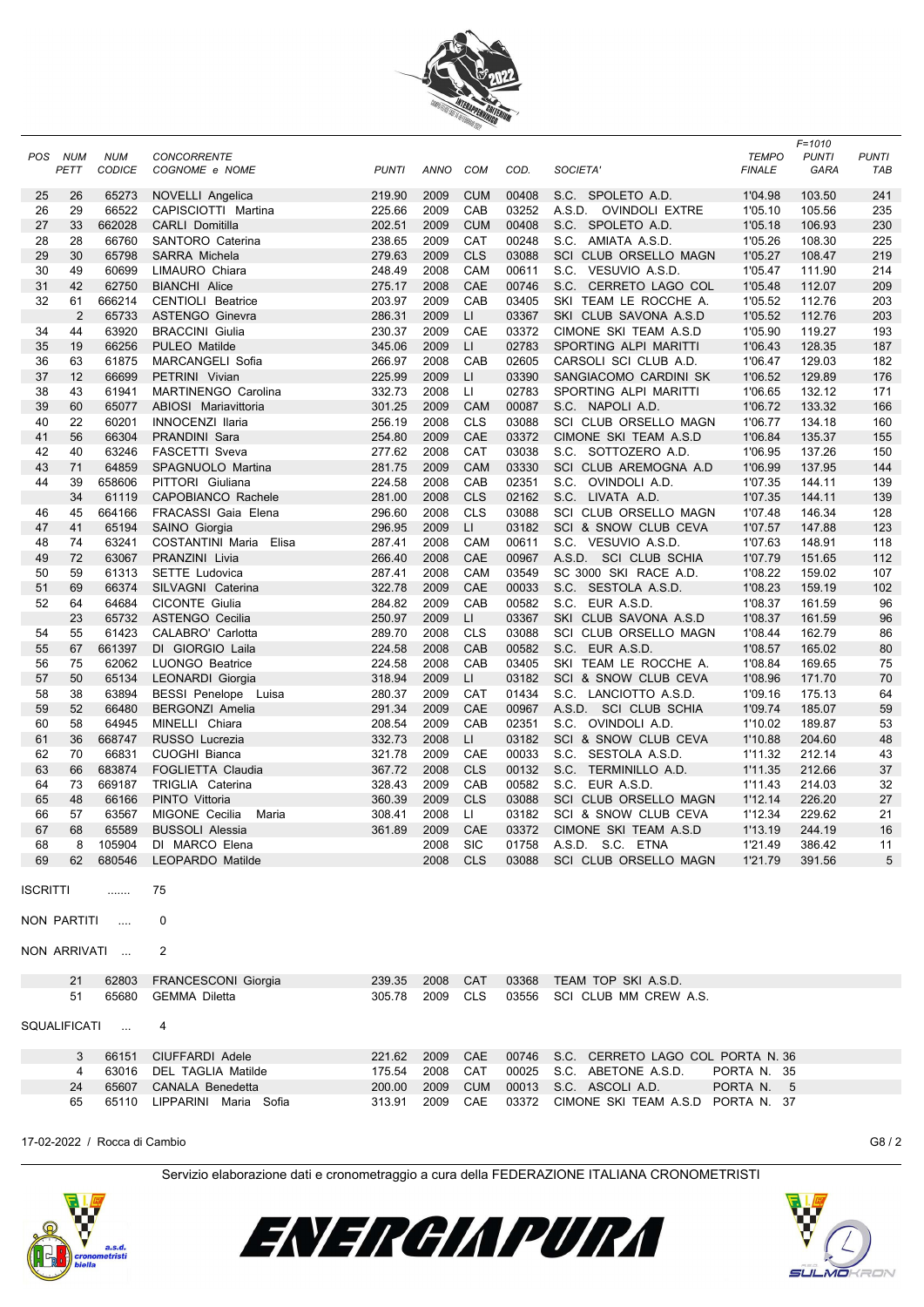

| POS | <b>NUM</b>  | <b>NUM</b> | <b>CONCORRENTE</b>     |      |      |     |     |                | TEMPO.        | PUNT        | <b>PUNT</b> |
|-----|-------------|------------|------------------------|------|------|-----|-----|----------------|---------------|-------------|-------------|
|     | <b>DETT</b> | CODICE     | COGNOME<br><b>NOME</b> | PUNT | ANNC | сом | COD | <b>SOCIETA</b> | <b>FINALL</b> | <b>GARA</b> | $\tau$      |

*PETT CODICE COGNOME e NOME PUNTI ANNO COM COD. SOCIETA' FINALE GARA TAB*

*F=1010*

ESPOSTA ORE: 11.30 LA GIURIA

17-02-2022 / Rocca di Cambio G8 / 3





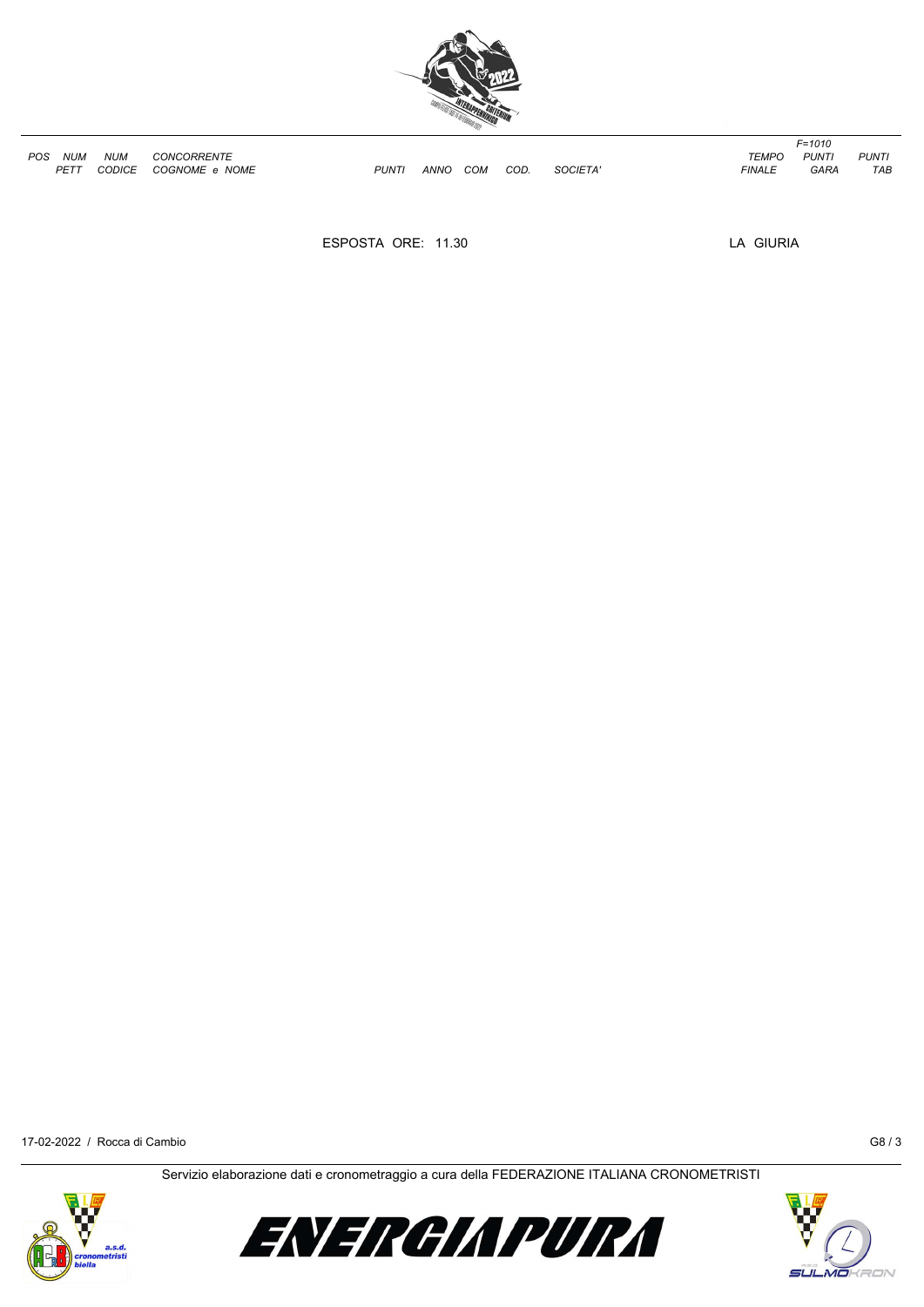



## **CRITERIUM INTERAPPENNINICO SLALOM GIGANTE** CLASSIFICA UFFICIALE



|                |                    |            | Codex: R_MJA0125    Cod.FISI:    CRT_CHI(R4)    Gr.Soc.=Y    P.FISI=Y |                                                                            |                     |                 |                                |                                                                | $P_{\cdot}$ Reg $_{\cdot}$ =Y            |                      |                     |
|----------------|--------------------|------------|-----------------------------------------------------------------------|----------------------------------------------------------------------------|---------------------|-----------------|--------------------------------|----------------------------------------------------------------|------------------------------------------|----------------------|---------------------|
|                |                    |            | COD. ORGANIZZATORI                                                    |                                                                            |                     | 03088           |                                | GARA CAL. FED. O REG. N°<br>NOME SOCIETA' SCI CLUB ORSELLO MAG | 43914                                    |                      |                     |
|                |                    |            | LOCALITA' ROCCA DI CAMBIO                                             |                                                                            |                     |                 | <b>DATA</b>                    |                                                                | 17/ 2/2022                               |                      |                     |
|                |                    |            | <b>GIURIA</b>                                                         |                                                                            |                     |                 |                                | CARATTERISTICHE TECNICHE                                       |                                          |                      |                     |
|                |                    |            | DELEGATO TECNICO<br><b>ARBITRO</b><br>DIRETTORE DI GARA RUGGERI A.    | BENEDETTI F.<br>MORETTI L.                                                 |                     |                 | 39139 PARTENZA<br>21511 ARRIVO | 11245 NOME PISTA<br><b>DISLIVELLO</b>                          | <b>TORO</b><br>1730 m<br>1530 m<br>200 m |                      |                     |
|                |                    |            |                                                                       |                                                                            |                     |                 |                                | N° OMOLOGAZIONE NAZ.                                           | 3/CAB/A                                  |                      |                     |
|                |                    |            | <b>TRACCIATORE</b><br><b>APRIPISTA</b>                                | PAGLIAI R.<br>- A - FRASCA A.<br>- C - CATTOLICA L. E.<br>- E - PAGLIAI F. |                     |                 | $-$ F $-$                      | - B - INNOCENZI<br>- D - ROSA S.                               |                                          |                      |                     |
|                |                    |            | NUMERO DI PORTE<br>ORA DI PARTENZA<br>TEMPO: SERENO                   | 39 37<br>9.15<br>NEVE: COMPATTA                                            |                     |                 |                                | TEMPERATURA P: -2°C                                            | $A: -1^{\circ}C$                         |                      |                     |
|                |                    |            | PENALIZZAZIONE CALCOLATA: 177.87 PENALIZZAZIONE APPLICATA:            |                                                                            |                     |                 |                                |                                                                | 177.87                                   |                      |                     |
|                |                    |            |                                                                       |                                                                            |                     |                 |                                |                                                                |                                          | $F = 1010$           |                     |
|                | POS NUM<br>PETT    | <b>NUM</b> | CONCORRENTE<br>CODICE COGNOME e NOME                                  |                                                                            | PUNTI ANNO COM COD. |                 |                                | SOCIETA'                                                       | <b>TEMPO</b><br><b>FINALE</b>            | <b>PUNTI</b><br>GARA | <b>PUNTI</b><br>TAB |
|                |                    |            |                                                                       |                                                                            |                     |                 | U14 RAGAZZI - MASCHILE         |                                                                |                                          |                      |                     |
| 2              | $1 \quad 80$<br>76 |            | 61294 SCALISI Giovanni<br>64688 MANCINI Marco                         | 185.03<br>200.00                                                           | 2009                | 2008 CAB<br>CAM |                                | 02351 S.C. OVINDOLI A.D.<br>00611 S.C. VESUVIO A.S.D.          | 58.62<br>59.48                           | 0.00<br>14.82        | 386<br>382          |
| 3              | 77                 |            | 61690 BRUNOZZI Gabriele                                               | 188.91                                                                     | 2008 CLS            |                 |                                | 02162 S.C. LIVATA A.D.                                         | 1'00.13                                  | 26.02                | 377                 |
| 4              | 108                |            | 61724 IARUSSI Leonardo                                                | 217.44                                                                     |                     | 2008 CAM        |                                |                                                                | 1'00.15                                  | 26.36                | 373                 |
| 5              | 114                |            |                                                                       |                                                                            |                     |                 |                                | 00087 S.C. NAPOLI A.D.                                         |                                          | 27.05                |                     |
| 6              | 98                 |            | 63522 DEGLI ESPOSTI MAZZONI Leone<br>61575 DI MARE Antonio            | 219.88                                                                     | 2008 CAE            |                 |                                | 00441 S.C. VAL CARLINA A.S.                                    | 1'00.19                                  |                      | 368<br>364          |
|                |                    |            |                                                                       | 197.52                                                                     | 2008                | CAM             |                                | 00520 SCI ACCADEMICO ITALIA                                    | 1'00.28                                  | 28.60                |                     |
| $\overline{7}$ | 92                 |            | 61901 MAGINI Samuele                                                  | 199.13                                                                     | 2008 CAT            |                 |                                | 02928 S.C. DOGANACCIA A.S.D                                    | 1'00.40                                  | 30.67                | 359                 |
| 8              | 79                 |            | 60728 DOLFI Matteo                                                    | 204.44                                                                     | 2008 CAT            |                 |                                | 01434 S.C. LANCIOTTO A.S.D.                                    | 1'00.41                                  | 30.84                | 355                 |
| 9              | - 82               |            | 63653 CIRRINCIONE Sebastiano                                          | 186.43                                                                     | 2008 CAB            |                 |                                | 00582 S.C. EUR A.S.D.                                          | 1'00.70                                  | 35.84                | 350                 |
| 10             | 81                 |            | 60877 VANZINI Niccolo'                                                | 213.26                                                                     | 2008 CAT            |                 |                                | 00025 S.C. ABETONE A.S.D.                                      | 1'00.95                                  | 40.15                | 346                 |
| 11             | 99                 |            | 62112 DI CICCO Giancarlo                                              | 226.59                                                                     | 2008 CAM            |                 |                                | 03549 SC 3000 SKI RACE A.D.                                    | 1'01.34                                  | 46.86                | 341                 |
|                |                    |            | 12 97 62024 SANCASSANI Andrea                                         |                                                                            |                     |                 |                                | 237.44  2008  CAE  03372  CIMONE  SKI TEAM A.S.D               | 1'01.42 48.24                            |                      | 337                 |
| 13             | 83                 | 61688      | ROSSI Riccardo                                                        | 206.65                                                                     | 2008                | CAE             | 00967                          | A.S.D. SCI CLUB SCHIA                                          | 1'01.45                                  | 48.76                | 332                 |
| 14             | 91                 | 62207      | CINTI Marco                                                           | 233.57                                                                     | 2008                | CAT             | 03249                          | ACADEMY SCHOOL VAL DI                                          | 1'01.75                                  | 53.93                | 328                 |
| 15             | 103                | 63005      | <b>BARBOLINI Alberto</b>                                              | 245.71                                                                     | 2008                | CAE             | 02329                          | S.C. MONTENUDA A.S.D.                                          | 1'01.81                                  | 54.96                | 323                 |
| 16             | 96                 | 62243      | <b>MATTEI Federico</b>                                                | 251.87                                                                     | 2008                | CAB             | 00582                          | S.C. EUR A.S.D.                                                | 1'01.92                                  | 56.86                | 319                 |
| 17             | 102                | 65129      | COPELLO Matteo Giovanni                                               | 233.57                                                                     | 2009                | LI.             | 03390                          | SANGIACOMO CARDINI SK                                          | 1'02.03                                  | 58.75                | 314                 |
| 18             | 88                 | 65381      | CANTALUPO Gaetano                                                     | 194.13                                                                     | 2009                | CAM             | 00520                          | SCI ACCADEMICO ITALIA                                          | 1'02.08                                  | 59.61                | 310                 |
| 19             | 129                | 60729      | <b>IMPROTA Federico</b>                                               | 237.46                                                                     | 2008                | CAM             | 03555                          | SCI CLUB POSILLIPO S.                                          | 1'02.45                                  | 65.99                | 305                 |
| 20             | 116                | 64434      | TONDI Lapo                                                            | 258.82                                                                     | 2009                | CAT             | 00248                          | S.C. AMIATA A.S.D.                                             | 1'02.51                                  | 67.02                | 301                 |
| 21             | 109                | 60165      | MASETTI Mirko                                                         | 246.61                                                                     | 2008                | CAE             | 03372                          | CIMONE SKI TEAM A.S.D                                          | 1'02.70                                  | 70.30                | 296                 |
| 22             | 130                | 66377      | FERRARO Giancarlo                                                     | 216.08                                                                     | 2009                | CAM             | 00520                          | SCI ACCADEMICO ITALIA                                          | 1'02.73                                  | 70.81                | 292                 |
| 23             | 120                | 64807      | SPADA Nicola                                                          | 205.08                                                                     | 2009                | <b>CAM</b>      | 03549                          | SC 3000 SKI RACE A.D.                                          | 1'02.79                                  | 71.85                | 287                 |

17-02-2022 / Rocca di Cambio G8 / 1





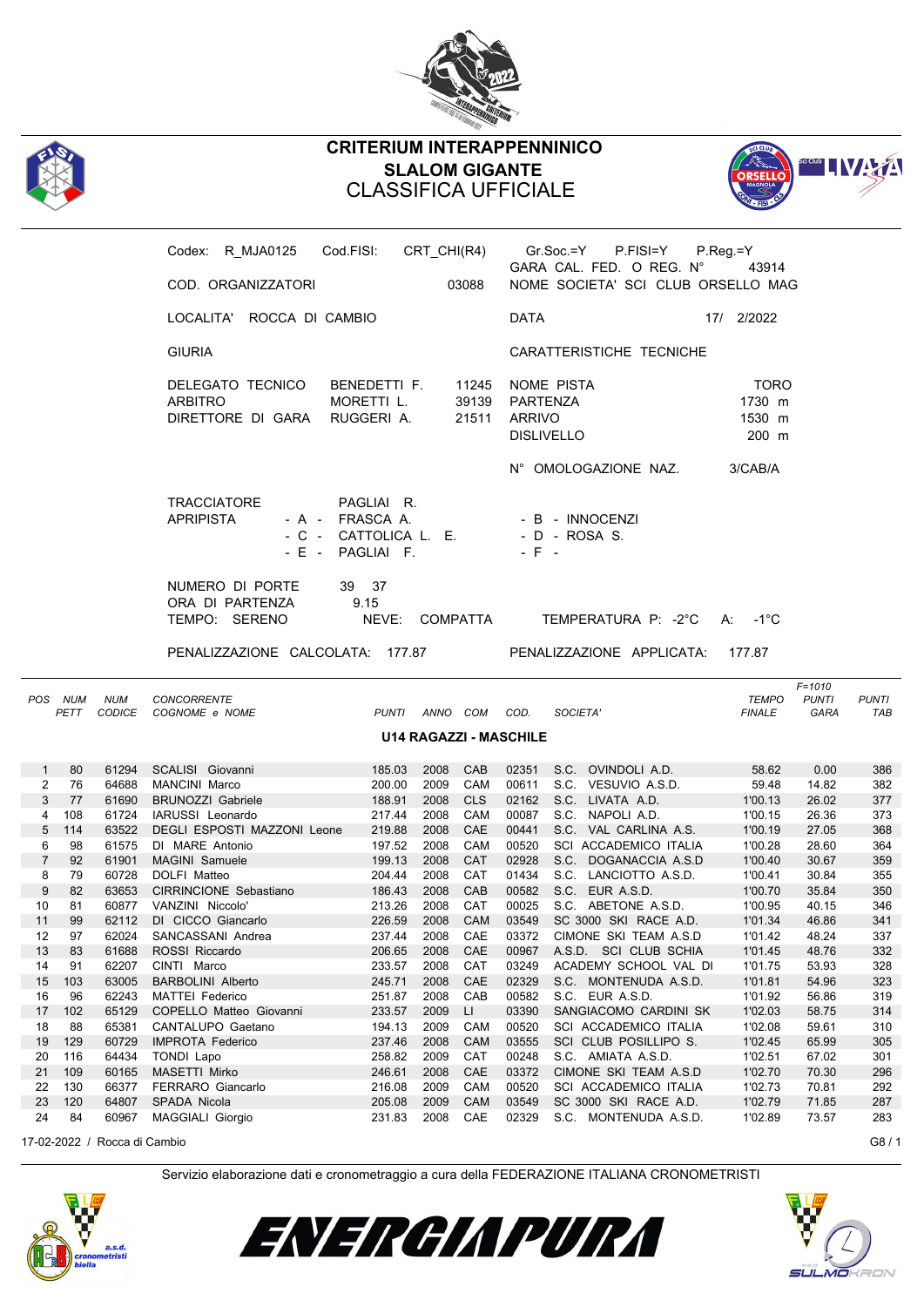

| <b>POS</b> | NUM<br>PETT | <b>NUM</b><br><b>CODICE</b>  | <b>CONCORRENTE</b><br>COGNOME e NOME             | <b>PUNTI</b>     | ANNO         | COM               | COD.           | <b>SOCIETA</b>                               | <b>TEMPO</b><br><b>FINALE</b> | F=1010<br><b>PUNTI</b><br>GARA | <b>PUNTI</b><br>TAB |
|------------|-------------|------------------------------|--------------------------------------------------|------------------|--------------|-------------------|----------------|----------------------------------------------|-------------------------------|--------------------------------|---------------------|
|            | 142         | 679559                       | <b>GIANNONI Matteo</b>                           | 282.71           | 2008         | CAE               | 00033          |                                              |                               |                                |                     |
| 25<br>26   | 85          | 62363                        | GOLA Francesco                                   | 267.55           | 2008         | LI.               | 03390          | S.C. SESTOLA A.S.D.<br>SANGIACOMO CARDINI SK | 1'02.98<br>1'03.02            | 75.12<br>75.81                 | 278<br>274          |
| 27         | 136         | 60267                        | <b>BASSO</b> Giorgio                             | 260.02           | 2008         | CAB               | 02351          | S.C. OVINDOLI A.D.                           | 1'03.12                       | 77.53                          | 269                 |
| 28         | 89          | 60654                        | DE VECCHIS Luca                                  | 275.39           | 2008         | <b>CUM</b>        | 03377          | WHITE S.R.L. S.S.D                           | 1'03.13                       | 77.71                          | 265                 |
| 29         | 145         | 62416                        | <b>RUCCI Manuel</b>                              | 221.74           | 2008         | CAM               | 00087          | NAPOLI A.D.<br>S.C.                          | 1'03.45                       | 83.22                          | 260                 |
| 30         | 111         | 65451                        | SCUOTTO Tommaso                                  | 244.33           | 2009         | CAB               | 02351          | S.C.<br>OVINDOLI A.D.                        | 1'03.64                       | 86.49                          | 256                 |
| 31         | 133         | 64074                        | PANETTIERI Tommaso                               | 200.00           | 2009         | CAE               | 02329          | S.C.<br>MONTENUDA A.S.D.                     | 1'03.74                       | 88.22                          | 251                 |
| 32         | 95          | 60361                        | <b>CIRRINCIONE Francesco</b>                     | 234.83           | 2008         | CAB               | 00582          | S.C.<br>EUR A.S.D.                           | 1'03.82                       | 89.59                          | 247                 |
| 33         | 113         | 62464                        | <b>CLAAR Luca</b>                                | 228.06           | 2008         | CAM               | 03330          | SCI CLUB AREMOGNA A.D                        | 1'03.84                       | 89.94                          | 242                 |
| 34         | 163         | 63291                        | <b>MONTORO</b> Giovanni                          | 271.37           | 2008         | CAM               | 03555          | SCI CLUB POSILLIPO S.                        | 1'03.86                       | 90.28                          | 238                 |
| 35         | 78          | 61524                        | <b>BADINO Marco</b>                              | 237.07           | 2008         | $\mathsf{L}$      | 02783          | SPORTING ALPI MARITTI                        | 1'03.91                       | 91.14                          | 233                 |
| 36         | 146         | 60981                        | PELLICONE Francesco                              | 266.72           | 2008         | CAE               | 00033          | S.C. SESTOLA A.S.D.                          | 1'04.05                       | 93.56                          | 229                 |
| 37         | 128         | 64606                        | <b>ZUCCONI Matteo</b>                            | 200.00           | 2009         | CAT               | 03249          | ACADEMY SCHOOL VAL DI                        | 1'04.10                       | 94.42                          | 224                 |
| 38         | 140         | 61890                        | RIZZO Lorenzo                                    | 224.56           | 2008         | CAM               | 00520          | SCI ACCADEMICO ITALIA                        | 1'04.11                       | 94.59                          | 220                 |
| 39         | 155         | 138385                       | COLECCHI Stefano                                 | 250.44           | 2009         | CAM               | 03330          | SCI CLUB AREMOGNA A.D                        | 1'04.22                       | 96.49                          | 215                 |
| 40         | 93          | 62863                        | DE ANGELIS Filippo<br>Maria                      | 303.19           | 2008         | <b>CUM</b>        | 03377          | WHITE S.R.L. S.S.D                           | 1'04.26                       | 97.18                          | 211                 |
| 41         | 101         | 63579                        | PERA Ilario                                      | 290.47           | 2008         | $\mathsf{L}$      | 03182          | SCI & SNOW CLUB CEVA                         | 1'04.30                       | 97.86                          | 206                 |
| 42         | 117         | 63146                        | LEPRI Thomas                                     | 249.14           | 2008         | CAT               | 00025          | S.C. ABETONE A.S.D.                          | 1'04.52                       | 101.65                         | 202                 |
|            | 112         | 64349                        | LISSIGNOLI Federico                              | 200.00           | 2009         | LI.               | 03390          | SANGIACOMO CARDINI SK                        | 1'04.52                       | 101.65                         | 202                 |
| 44         | 139         | 63675                        | PIOMBINI Carlo                                   | 264.32           | 2008         | CAE               | 03372          | CIMONE SKI TEAM A.S.D                        | 1'04.75                       | 105.62                         | 193                 |
| 45         | 119         | 658463                       | NANETTI Giacomo                                  | 268.03           | 2008         | CAE               | 00033          | S.C. SESTOLA A.S.D.                          | 1'04.78                       | 106.13                         | 189                 |
| 46         | 115         | 61892                        | <b>TANZILLO Tommaso</b>                          | 273.97           | 2008         | LI.               | 03390          | SANGIACOMO CARDINI SK                        | 1'04.82                       | 106.82                         | 184                 |
| 47         | 107         | 65054                        | ANFOSSO Riccardo                                 | 200.00           | 2009         | CAB               | 03405          | SKI TEAM LE ROCCHE A.                        | 1'04.83                       | 107.00                         | 180                 |
| 48         | 148         | 63549                        | D'ALESSIO Andrea Lorenzo                         | 244.72           | 2008         | CAM               | 03654          | <b>BBC TEAM ASD</b>                          | 1'04.85                       | 107.34                         | 175                 |
| 49         | 157         | 63875                        | <b>DE MARIA Achille</b>                          | 250.24           | 2009         | CAM               | 00520          | SCI ACCADEMICO ITALIA                        | 1'05.10                       | 111.65                         | 171                 |
| 50         | 156         | 64897                        | D'ACUNTO Giuseppe                                | 228.36           | 2009         | CAM               | 00520          | SCI ACCADEMICO ITALIA                        | 1'05.19                       | 113.20                         | 166                 |
| 51         | 152<br>118  | 65718                        | D'ANIELLO Alessandro                             | 211.11           | 2009         | CAM               | 03549          | SC 3000 SKI RACE A.D.                        | 1'05.24                       | 114.06                         | 162                 |
| 52<br>53   | 127         | 61559<br>670441              | <b>GRASSI Giulio</b><br><b>MARCHESI Giovanni</b> | 276.80<br>256.81 | 2008<br>2009 | CAT<br>CAE        | 03368<br>00967 | TEAM TOP SKI A.S.D.<br>A.S.D. SCI CLUB SCHIA | 1'05.56<br>1'05.73            | 119.57<br>122.50               | 157<br>153          |
| 54         | 158         | 60907                        | SCALZITTI Davide                                 | 270.82           | 2008         | CAM               | 03549          | SC 3000 SKI RACE A.D.                        | 1'05.74                       | 122.67                         | 148                 |
| 55         | 90          | 64971                        | MICHELINI TOCCI Giovanni                         | 200.00           | 2009         | <b>CUM</b>        | 00408          | S.C. SPOLETO A.D.                            | 1'05.88                       | 125.09                         | 144                 |
| 56         | 166         | 66314                        | QUARANTA Marco                                   | 213.30           | 2009         | CAM               | 00520          | SCI ACCADEMICO ITALIA                        | 1'05.92                       | 125.78                         | 139                 |
| 57         | 123         | 62213                        | <b>SARANDREA Matteo</b>                          | 273.57           | 2008         | <b>CLS</b>        | 03556          | SCI CLUB MM CREW A.S.                        | 1'06.03                       | 127.67                         | 135                 |
| 58         | 94          | 66971                        | <b>BUONO Alessandro</b>                          | 277.06           | 2009         | <b>CLS</b>        | 00132          | S.C. TERMINILLO A.D.                         | 1'06.04                       | 127.84                         | 130                 |
| 59         | 160         | 62011                        | RAFFECA Niccolo'                                 | 306.07           | 2008         | CAE               | 02329          | S.C. MONTENUDA A.S.D.                        | 1'06.31                       | 132.50                         | 126                 |
| 60         | 154         | 61522                        | <b>BERNARDI Alessandro</b>                       | 337.39           | 2008         | CAE               | 03372          | CIMONE SKI TEAM A.S.D                        | 1'06.71                       | 139.39                         | 121                 |
| 61         | 149         | 65002                        | <b>GASPERINI Elia</b>                            | 258.61           | 2009         | CAE               | 00441          | S.C. VAL CARLINA A.S.                        | 1'07.06                       | 145.42                         | 117                 |
| 62         | 141         | 60843                        | <b>STEFONI Federico</b>                          | 315.52           | 2008         | CAB               | 03425          | GRAN SASSO SKI TEAM A                        | 1'07.28                       | 149.21                         | 112                 |
| 63         | 105         | 65343                        | <b>FOLIGNOLI Valerio</b><br>Massimo              | 248.64           | 2009         | <b>CUM</b>        | 00408          | S.C. SPOLETO A.D.                            | 1'07.46                       | 152.31                         | 108                 |
| 64         | 144         | 64273                        | BIANCHI Marco                                    |                  | 2009         | П                 | 00235          | S.C. IMPERIA ALPI MAR                        | 1'07.61                       | 154.89                         | 103                 |
|            | 143         | 668748                       | GIUGALE Jacopo                                   | 288.95           | 2009         | $\mathsf{L}$      | 03182          | SCI & SNOW CLUB CEVA                         | 1'07.61                       | 154.89                         | 103                 |
| 66         | 122         | 665512                       | FOGLIETTI Filippo                                | 374.82           | 2009         | <b>CLS</b>        | 03088          | SCI CLUB ORSELLO MAGN                        | 1'07.64                       | 155.41                         | 94                  |
| 67         | 110         | 64641                        | POTALIVO Michele                                 | 245.50           | 2009         | <b>CUM</b>        | 00408          | S.C. SPOLETO A.D.                            | 1'07.68                       | 156.10                         | 90                  |
| 68         | 126         | 65816                        | GESSO Tommaso                                    | 220.30           | 2009         | LI.               | 03390          | SANGIACOMO CARDINI SK                        | 1'07.82                       | 158.51                         | 85                  |
| 69         | 132         | 61940                        | FILIPPESCHI Artico                               | 272.91           | 2008         | <b>CAT</b>        | 00248          | S.C. AMIATA A.S.D.                           | 1'07.85                       | 159.03                         | 81                  |
| 70         | 134         | 65728                        | CAPPONI Pietro Gerardo                           | 348.10           | 2009         | LI.               | 00235          | S.C. IMPERIA ALPI MAR                        | 1'07.86                       | 159.20                         | 76                  |
| 71         | 131         | 66804                        | GIRALDI Alberto                                  | 392.74           | 2009         | LI                | 00235          | S.C. IMPERIA ALPI MAR                        | 1'08.21                       | 165.23                         | 72                  |
| 72         | 162         | 65854                        | RUSSO Federico Riccardo                          | 261.67           | 2009         | <b>CAM</b>        | 00611          | S.C. VESUVIO A.S.D.                          | 1'08.33                       | 167.30                         | 67                  |
| 73         | 87          | 62303                        | MAZZAGLIA Gianluca Maria                         | 350.00           | 2008         | <b>SIC</b>        | 01758          | A.S.D. S.C. ETNA                             | 1'08.69                       | 173.50                         | 63                  |
| 74         | 124         | 64546                        | SANTUCCI Riccardo                                | 203.74           | 2009         | CAB               | 02351          | S.C. OVINDOLI A.D.                           | 1'08.76                       | 174.71                         | 58                  |
| 75         | 121         | 65005                        | ROCCA Davide                                     | 297.97           | 2009         | LI.               | 00879          | COORDINAMENTO S.C. VA                        | 1'09.00                       | 178.84                         | 54                  |
| 76         | 135         | 67154                        | BIBBIANI Cesare<br>OTTAVIANI Edoardo             | 287.41           | 2009         | CAT               | 01434          | S.C. LANCIOTTO A.S.D.                        | 1'09.05                       | 179.70                         | 49                  |
| 77         | 150<br>153  | 658255<br>61708              | Maria                                            | 340.01<br>318.76 | 2009<br>2008 | <b>CUM</b><br>CAB | 00408<br>00582 | S.C. SPOLETO A.D.<br>S.C. EUR A.S.D.         | 1'09.06<br>1'09.09            | 179.88<br>180.39               | 45                  |
| 78<br>79   | 125         | 664384                       | DI CATO Giacomo<br>RAIMONDI Matteo               | 269.20           | 2009         | CAB               | 03425          | GRAN SASSO SKI TEAM A                        | 1'09.45                       | 186.60                         | 40<br>36            |
| 80         | 147         | 64279                        | MILANI Lorenzo                                   | 385.79           | 2009         | CAB               | 03664          | L'AQUILA SCI A.S.D.                          | 1'09.85                       | 193.49                         | 31                  |
| 81         | 161         | 64077                        | <b>BACCHI Filippo</b><br>Emanuele                | 279.54           | 2009         | CAE               | 03372          | CIMONE SKI TEAM A.S.D                        | 1'10.01                       | 196.25                         | 27                  |
| 82         | 137         | 62028                        | PASQUA Andrea                                    | 273.57           | 2008         | <b>CLS</b>        | 00890          | S.C. SOCIETA' SPORTIV                        | 1'10.26                       | 200.55                         | 22                  |
| 83         | 104         | 684490                       | PARISE Alessio                                   | 383.90           | 2009         | <b>CLS</b>        | 00890          | S.C. SOCIETA' SPORTIV                        | 1'12.29                       | 235.53                         | 18                  |
| 84         | 151         | 89544                        | COLOMBO Jacopo                                   | 337.39           | 2008         | CAE               | 02329          | S.C. MONTENUDA A.S.D.                        | 1'15.23                       | 286.18                         | 13                  |
| 85         | 138         | 66666                        | CONTI Lorenzo                                    |                  | 2009         | <b>CLS</b>        | 03088          | SCI CLUB ORSELLO MAGN                        | 1'15.99                       | 299.28                         | 9                   |
| 86         | 165         | 659515                       | <b>TRAGNI</b> Joshua                             | 364.14           | 2009         | CAE               | 00967          | A.S.D. SCI CLUB SCHIA                        | 1'18.36                       | 340.11                         | 4                   |
|            |             |                              |                                                  |                  |              |                   |                |                                              |                               |                                |                     |
|            |             | 17-02-2022 / Rocca di Cambio |                                                  |                  |              |                   |                |                                              |                               |                                | G8/2                |

Servizio elaborazione dati e cronometraggio a cura della FEDERAZIONE ITALIANA CRONOMETRISTI

ENERGIAPURA